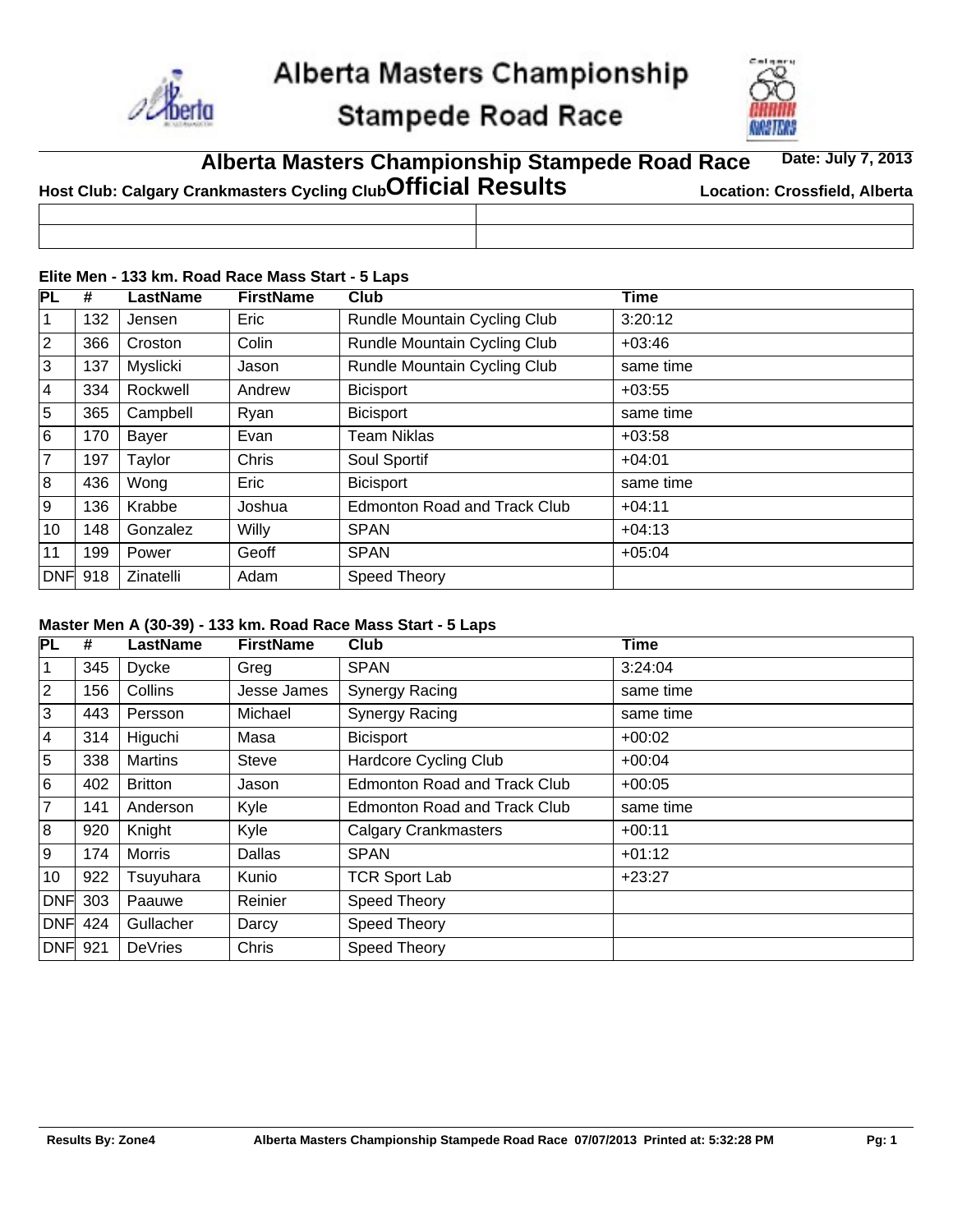| PL         | $\overline{\boldsymbol{t}}$ | <b>LastName</b>    | <b>FirstName</b> | Club                                | <b>Time</b> |
|------------|-----------------------------|--------------------|------------------|-------------------------------------|-------------|
| 1          | 923                         | Scheck             | Michael          | <b>Calgary Crankmasters</b>         | 2:42:21     |
| 2          | 326                         | Jacso              | Ferenc           | <b>Cyclemeisters/Bow Cycle</b>      | same time   |
| 3          | 391                         | Furlong            | <b>Barrie</b>    | DeJong Design p/b ROAD              | same time   |
| 4          | 397                         | <b>Delos Reyes</b> | Emmanuel         | <b>Bullseye Bikes</b>               | same time   |
| 5          | 120                         | Manktelow          | Scott            | Rundle Mountain Cycling Club        | same time   |
| 6          | 340                         | <b>Brandrick</b>   | Rob              | <b>SPAN</b>                         | same time   |
| 7          | 127                         | Proche             | Jason            | <b>Edmonton Road and Track Club</b> | same time   |
| 8          | 392                         | Auer               | Thomas           | DeJong Design p/b ROAD              | same time   |
| 9          | 154                         | Boje               | Kevin            | <b>Team Niklas</b>                  | same time   |
| 10         | 157                         | Mundy              | Stephen          | <b>Edmonton Road and Track Club</b> | same time   |
| 11         | 109                         | Auld               | lan              | Soul Sportif                        | same time   |
| 11         | 934                         | King               | John             | <b>Calgary Crankmasters</b>         | same time   |
| 13         | 428                         | Sutherland         | Alan             | Central Alberta Bicycle Club        | same time   |
| 14         | 349                         | Rumsey             | Mark             | <b>Hardcore Cycling Club</b>        | same time   |
| 15         | 441                         | Macklem            | Michael          | <b>Lamprey Systems</b>              | same time   |
| 16         | 467                         | Nold               | Stephen          | <b>TCR Sport Lab</b>                | same time   |
| 17         | 198                         | Godlonton          | Cody             | <b>Team Niklas</b>                  | same time   |
| 18         | 932                         | Alboiu             | Dan              | <b>Speed Theory</b>                 | same time   |
| 19         | 396                         | Howard             | <b>Bryon</b>     | <b>Team Niklas</b>                  | same time   |
| 20         | 410                         | Doig               | Peter            | Independent                         | same time   |
| 21         | 111                         | <b>Bland</b>       | Dennis           | <b>Speed Theory</b>                 | same time   |
| 22         | 933                         | Pascoe             | Mike             | <b>Endurance for Life</b>           | same time   |
| 23         | 355                         | King               | Donnie           | <b>Cyclemeisters/Bow Cycle</b>      | same time   |
| 24         | 353                         | VanDyk             | Jack             | <b>Team Niklas</b>                  | same time   |
| 25         | 928                         | Dodd               | Martin           | <b>Calgary Crankmasters</b>         | same time   |
| 26         | 335                         | Hunka              | Dan              | Juventus                            | same time   |
| 27         | 649                         | Kay                | Alexander        | <b>Bicisport</b>                    | same time   |
| 28         | 931                         | Poon               | Clarence         | Speed Theory                        | $+01:25$    |
| 29         | 337                         | Robinson           | Ryan             | <b>SPAN</b>                         | $+06:33$    |
| 30         | 360                         | Topilko            | <b>Brent</b>     | <b>Bicisport</b>                    | $+08:37$    |
| 31         | 684                         | Robertson          | Grant            | Rundle Mountain Cycling Club        | $+08:50$    |
| 32         | 926                         | Cosman             | Ernie            | Speed Theory                        | $+16:03$    |
| 33         | 623                         | <b>Dmitruk</b>     | Lorne            | Juventus                            | $+16:58$    |
| 34         | 935                         | <b>Beatty</b>      | Daryl            | Speed Theory                        | $+22:57$    |
| 35         | 924                         | Ortmann            | Julian           | <b>Cyclemeisters/Bow Cycle</b>      | $+26:02$    |
| 36         | 925                         | Meyers             | David            | Endurance for Life                  | $+38:19$    |
| 37         | 929                         | Plum               | Francis          | <b>Blizzards Bike Club</b>          | $+46:19$    |
| <b>DNF</b> | 176                         | Bougie             | Charles          | Speed Theory                        |             |
| <b>DNF</b> | 327                         | Goralski           | Joel             | <b>Team Niklas</b>                  |             |
| <b>DNF</b> | 358                         | Martens            | Robert           | <b>Blizzards Bike Club</b>          |             |
| <b>DNF</b> | 621                         | Hammond            | Christopher      | Juventus                            |             |

#### **Master Men B (40-49) - 107 km. Road Race Mass Start - 4 Laps**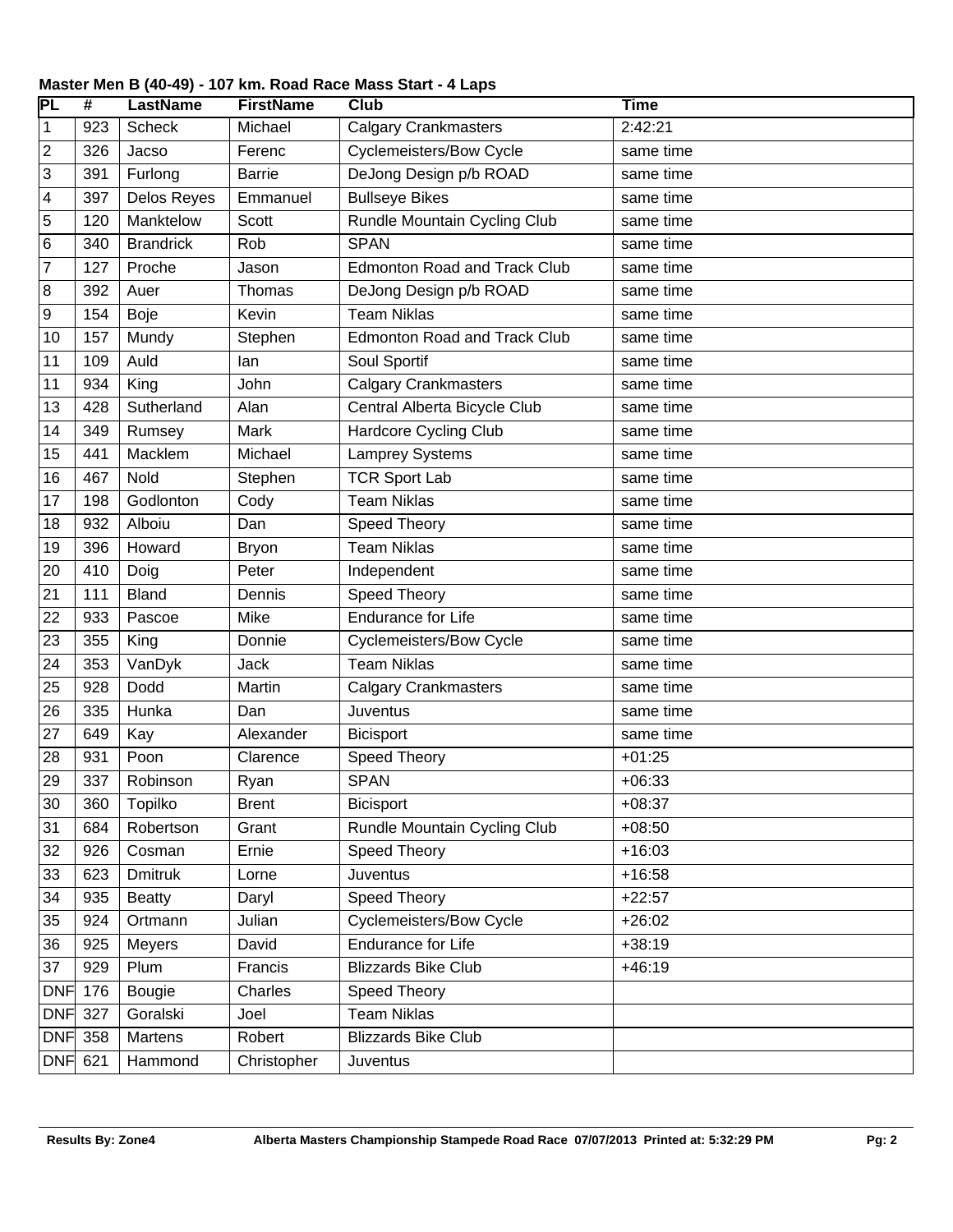#### **Master Men B (40-49) Continued ... - 107 km. Road Race Mass Start - 4 Laps**

| PL             | LastName   | <b>FirstName</b> | Club                        | Time |
|----------------|------------|------------------|-----------------------------|------|
| <b>DNF</b> 927 | Giesbrecht | Dean             | Independent                 |      |
| DNF 930        | Loeppky    | Walter           | <b>TCR Sport Lab</b>        |      |
| <b>DNS</b> 368 | McKerrell  | Robert           | <b>SPAN</b>                 |      |
| <b>DNS 468</b> | Kozak      | <b>Brian</b>     | <b>Calgary Crankmasters</b> |      |

#### **Junior Men - 107 km. Road Race Mass Start - 4 Laps**

| <b>PL</b> |     | LastName        | FirstName | Club                         | ™e       |
|-----------|-----|-----------------|-----------|------------------------------|----------|
|           | 919 | <b>Loppings</b> | Connor    | Synergy Racing               | 2:42:21  |
|           | 696 | <b>McClure</b>  | Reid      | Rundle Mountain Cycling Club | $+01:24$ |

### **Master Men C (50-59) - 80 km. Road Race Mass Start - 3 Laps**

| <b>PL</b>      | #   | LastName       | <b>FirstName</b> | <b>Club</b>                          | <b>Time</b> |
|----------------|-----|----------------|------------------|--------------------------------------|-------------|
| 1              | 309 | Dahms          | Terence          | <b>Pedalhead Road Works</b>          | 2:06:10     |
| $\overline{2}$ | 367 | Holmwood       | Andy             | <b>Cyclemeisters/Bow Cycle</b>       | same time   |
| 3              | 499 | Szasz          | Robert           | <b>Edmonton Masters Cycling Club</b> | same time   |
| 4              | 646 | <b>Barker</b>  | Dan              | <b>Team Niklas</b>                   | same time   |
| 5              | 331 | Watson         | David C.         | <b>Velocity Cycling Club</b>         | same time   |
| 6              | 936 | MacDonald      | <b>Brent</b>     | Deadgoat Racing                      | $+00:14$    |
| 7              | 404 | Johnston       | David            | <b>United Cycle</b>                  | $+00:26$    |
| 8              | 605 | McNair         | Bill             | Cranked                              | $+01:40$    |
| 9              | 937 | Smith          | Norm             | <b>Calgary Crankmasters</b>          | $+04:35$    |
| 10             | 469 | Mitchell       | Dean             | <b>Bicisport</b>                     | $+05:09$    |
| 11             | 393 | Fraser         | Craig            | DeJong Design p/b ROAD               | $+08:00$    |
| <b>DNF</b>     | 612 | Johnstone      | Chuck            | Speed Theory                         |             |
| <b>DNF</b>     | 998 | <b>McClure</b> | John             | <b>Calgary Crankmasters</b>          |             |
| <b>DNS 917</b> |     | Lung           | Paul             | Independent                          |             |

#### **Elite Women - 80 km. Road Race Mass Start - 3 Laps**

| <b>PL</b> |     | _astName     | <b>FirstName</b> | Club                                | Time     |
|-----------|-----|--------------|------------------|-------------------------------------|----------|
|           | 262 | <b>Bovle</b> | Kailee           | Crave Racing                        | 2:06:21  |
| ⌒<br>▵    | 295 | Ackert       | Holly            | <b>Rundle Mountain Cycling Club</b> | $+01:05$ |

#### **Master Men D (60-69) - 55 km. Road Race Mass Start - 2 Laps**

| <b>PL</b> |     | LastName     | <b>FirstName</b> | Club                        | Time      |
|-----------|-----|--------------|------------------|-----------------------------|-----------|
|           | 915 | Woodward     | Robert           | <b>Speed Theory</b>         | 1:28:20   |
| 2         | 620 | Miles        | Glenn            | <b>Calgary Crankmasters</b> | same time |
| 3         | 916 | Richkum      | Robert           | <b>Calgary Crankmasters</b> | $+00:15$  |
| 14        | 999 | <b>Bruce</b> | Robert           | Team Niklas                 | $+15:27$  |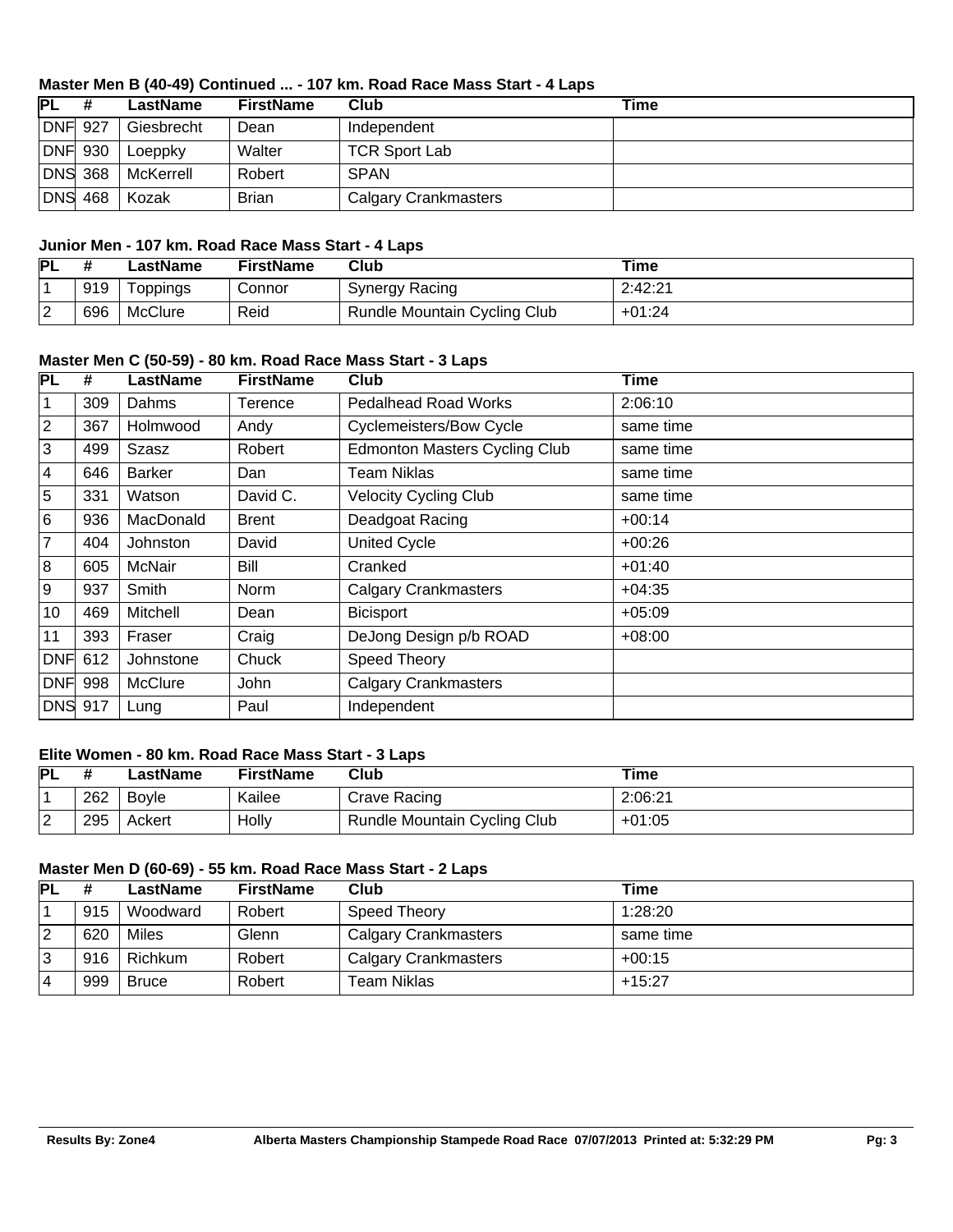#### **Master Men E (70+) - 55 km. Road Race Mass Start - 2 Laps**

| IΡL | 77  | - ---<br>нс | .<br>----<br>ane - | Club              | Time                                       |
|-----|-----|-------------|--------------------|-------------------|--------------------------------------------|
|     | 914 | ∣ond<br>Alr | Jack               | . Ii iver<br>าtus | $\sim$ $-$<br>. . L<br>אר:<br>$\cdot$<br>. |

|    |   |          |           | Mstr Women A (30-39) - 55 km. Road Race Mass Start - 2 Laps |      |
|----|---|----------|-----------|-------------------------------------------------------------|------|
| PL | # | LastName | FirstName | Club                                                        | Time |
|    |   |          |           |                                                             |      |

|   | 257 | <b>Brown</b> | Meghan    | Speed Theory | 1:28:12   |
|---|-----|--------------|-----------|--------------|-----------|
| 2 | 201 | Kabatoff     | Tara      | Mito Canada  | $+00:02$  |
| 3 | 260 | Wikel        | Sarah     | Independent  | same time |
| 4 | 259 | O'Brien      | Stephanie | Crave Racing | $+00:15$  |
| 5 | 261 | Michalski    | Marie     | Speed Theory | $+04:40$  |
| 6 | 296 | Walters      | Kristin   | Crave Racing | $+09:13$  |
|   | 258 | Tsuchida     | Tomo      | Speed Theory | $+13:44$  |

#### **Mstr Women B (40-49) - 55 km. Road Race Mass Start - 2 Laps**

| <b>PL</b> |     | LastName   | <b>FirstName</b> | Club                        | Time     |
|-----------|-----|------------|------------------|-----------------------------|----------|
|           | 224 | Buchignani | Sherri           | Crave Racing                | 1:28:12  |
| 12        | 297 | Macklem    | Aleksandra       | <b>Lamprey Systems</b>      | $+00:02$ |
| 3         | 256 | Heinemeyer | Dawn             | <b>Calgary Crankmasters</b> | $+09:10$ |
| 14        | 255 | MacLellan  | Marcia           | Crave Racing                | +15:36   |

## **Junior Women - 55 km. Road Race Mass Start - 2 Laps**

| PL |     | lame   | <b>TRAINER</b><br> | Club    | ïme |
|----|-----|--------|--------------------|---------|-----|
|    | 220 | McNair | <b>Panielle</b>    | `rankec | :46 |
|    |     |        |                    |         | ۰41 |